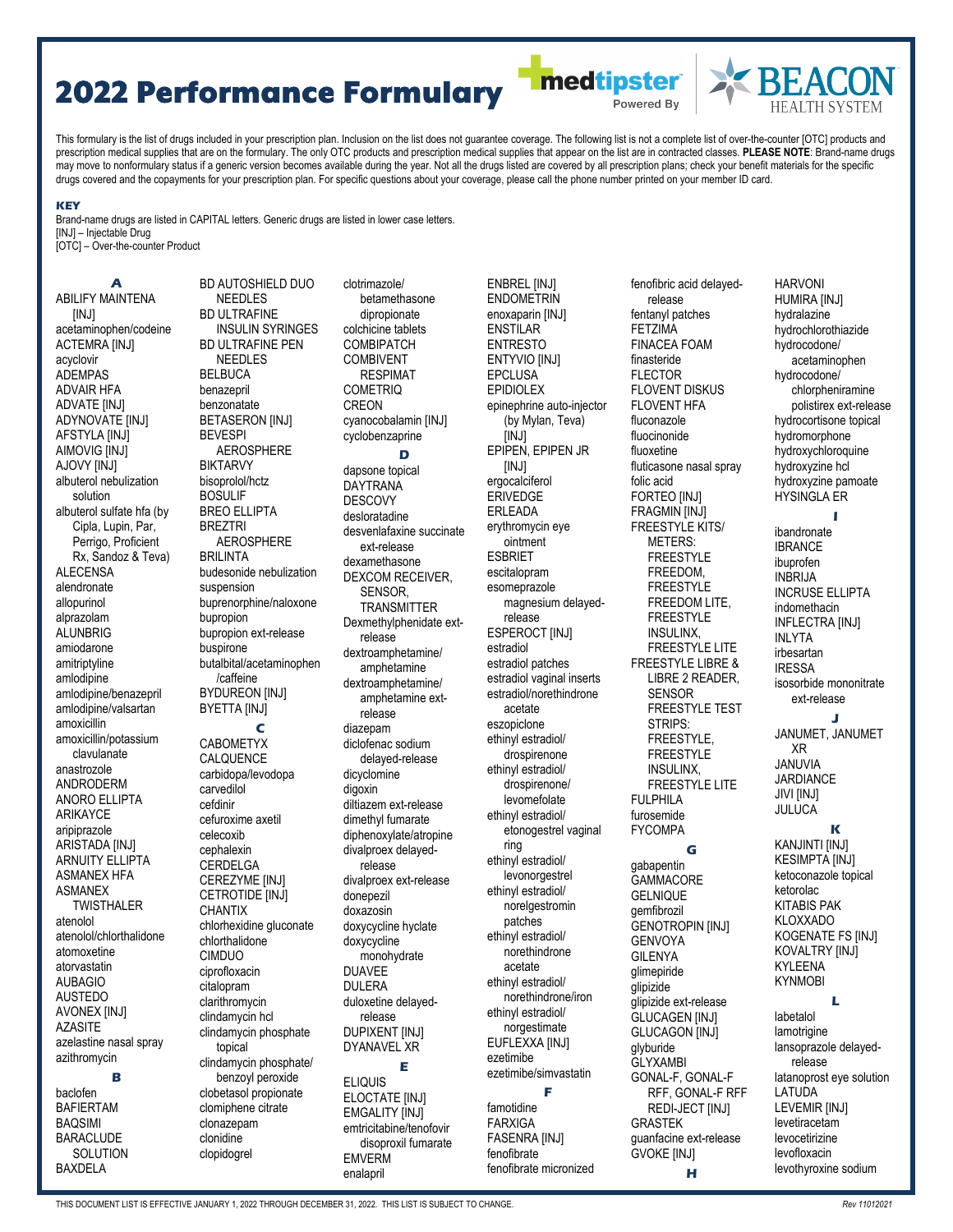LICART lidocaine patches LINZESS liothyronine LIPOFEN lisinopril lisinopril/hctz LIVALO LOKELMA lorazepam **LORBRENA** losartan losartan/hctz loteprednol eye suspension lovastatin LUPANETA PACK [INJ] LUPRON DEPOT 3.75 MG, 11.25 MG [INJ] LUPRON DEPOT-PED [INJ] LYNPARZA LYUMJEV [INJ] **M**  MAYZENT meclizine medroxyprogesterone meloxicam metaxalone metformin metformin ext-release methimazole methocarbamol methotrexate methylphenidate methylphenidate extrelease methylprednisolone metoclopramide metoprolol succinate extrelease metoprolol tartrate metronidazole metronidazole topical metronidazole vaginal minocycline MIRENA mirtazapine **MIRVASO** MITIGARE mometasone MONOVISC [INJ] montelukast morphine sulfate extrelease MOVANTIK moxifloxacin eye solution mupirocin **MUSE** MYDAYIS MYFEMBREE

**MYRBETRIQ N**  nabumetone NAMZARIC naproxen, naproxen sodium NARCAN NASAL SPRAY **NASCOBAL** NATESTO NAYZILAM neomycin/polymyxin/ hydrocortisone ear solution **NEXLETOL NEXLIZET** niacin ext-release nifedipine ext-release NINLARO nitrofurantoin macrocrystal NITYR NIVESTYM [INJ] NORDITROPIN [INJ] nortriptyline **NOVAREL IINJI** NOVOEIGHT [INJ] NOVOFINE AUTOSHIELD NEEDLES NOVOFINE NEEDLES NOVOLIN [INJ] NOVOLOG [INJ] NOVOTWIST NEEDLES NUBEQA NUCALA [INJ] **NUEDEXTA** nystatin nystatin topical **O ODACTRA ODEFSEY** ODOMZO **OFEV** ofloxacin olanzapine olmesartan olmesartan/hctz omega-3 acid ethyl esters omeprazole delayedrelease ondansetron ondansetron orally disintegrating tablets ONETOUCH KITS/ METERS: ULTRA 2, ULTRAMINI, VERIO, VERIO FLEX

ONETOUCH TEST STRIPS: ULTRA, VERIO ONEXTON OPSUMIT ORALAIR ORIAHNN **ORILISSA** ORTHOVISC [INJ] oseltamivir OTEZLA OVIDREL [INJ] oxcarbazepine oxybutynin ext-release oxycodone oxycodone/ acetaminophen **OXYCONTIN OZEMPIC [INJ] P**  PANCREAZE pantoprazole delayedrelease paroxetine hcl penicillin v potassium PENTASA PERFOROMIST PHOSLYRA pioglitazone PLEGRIDY [INJ] polymyxin/trimethoprim eye solution **PONVORY** potassium chloride extrelease pramipexole pravastatin PRECISION XTRA METERS, TEST STRIPS, B-KETONE **STRIPS** prednisolone acetate eye suspension prednisolone sodium phosphate prednisone pregabalin PREMARIN CREAM PROCRIT [INJ] progesterone micronized PROLASTIN C [INJ] promethazine promethazine/ dextromethorphan propranolol propranolol ext-release **Q**  QUDEXY XR quetiapine

QUILLICHEW ER QUILLIVANT XR

quinapril QVAR REDIHALER **R**  rabeprazole delayedrelease RAGWITEK raloxifene ramipril RASUVO [INJ] REBIF [INJ] **RECTIV RELISTOR IINJI** RELISTOR TABLETS REPATHA [INJ] RESTASIS **RETACRIT IINJI** REVLIMID RINVOQ ER risperidone rizatriptan ropinirole rosuvastatin ROZLYTREK RUBRACA RUCONEST [INJ] RUXIENCE **[INJ]** RYBELSUS **S**  SAVELLA SEGLUROMET SEMGLEE [INJ] SEREVENT DISKUS sertraline SEVENFACT [INJ] sildenafil SIMPONI 100 MG (for Ulcerative Colitis only) [INJ] simvastatin SKYLA SKYRIZI [INJ] SOLIQUA [INJ] SOLOSEC SOMATULINE DEPOT [INJ] SOMAVERT **IINJI** SPIRIVA HANDIHALER SPIRIVA RESPIMAT spironolactone **SPRYCEL STEGLATRO STEGLUJAN** STELARA SC [INJ] STIOLTO RESPIMAT **STIVARGA** STRENSIQ [INJ] SUBLOCADE [INJ] sulfamethoxazole/ trimethoprim

sumatriptan SUNOSI

SYMBICORT SYMFI SYMFI LO SYMJEPI [INJ] SYMLINPEN [INJ] SYMPROIC **SYMTUZA** SYNJARDY, SYNJARDY XR **T**  tacrolimus topical tadalafil TAGRISSO TAKHZYRO [INJ] TALICIA TALTZ [INJ] TAI **ZENNA** tamoxifen tamsulosin ext-release TASIGNA TAVALISSE TAZORAC GEL TAZORAC 0.05% CREAM **TEGSEDI [INJ]** TEKTURNA HCT telmisartan **TEMIXYS** terazosin terconazole vaginal testosterone cypionate [INJ] thyroid timolol maleate eye solution tizanidine TOBI PODHALER tobramycin eye solution tobramycin/ dexamethasone eye suspension topiramate TOUJEO [INJ] TOVIAZ TRACLEER **SUSPENSION** tramadol travoprost eye solution TRAZIMERA [INJ] trazodone TRELEGY ELLIPTA TREMFYA [INJ] treprostinil [INJ] **TRESIBA [INJ]** tretinoin triamcinolone topical triamterene/hctz TRIJARDY XR TRIPTODUR [INJ] **TRIUMEQ** 

SUTENT

**TRULANCE** TRULICITY [INJ] TYMLOS [INJ] **U**  UCERIS FOAM UPTRAVI **V**  valacyclovir valsartan valsartan/hctz VARUBI VASCEPA VELPHORO venlafaxine venlafaxine ext-release verapamil ext-release VERQUVO VERZENIO VIBERZI VIMPAT VIOKACE VITRAKVI **VIZIMPRO** VOSEVI **VUMERITY** VYVANSE **W**  warfarin WEGOVY [INJ] **X**  XALKORI XARELTO XELJANZ, XELJANZ XR XIFAXAN XIGDUO XR XIIDRA XOLAIR [INJ] XTANDI XULTOPHY [INJ] XYREM XYWAV **Y**  YONSA YUPELRI **Z**  ZARXIO [INJ] ZEGALOGUE [INJ] ZEJULA ZENPEP ZEPATIER ZEPOSIA (for Multiple Sclerosis only) ZIEXTENZO [INJ] ZIRABEV [INJ] zolpidem zolpidem ext-release ZOMIG NASAL

ZTLIDO ZUBSOLV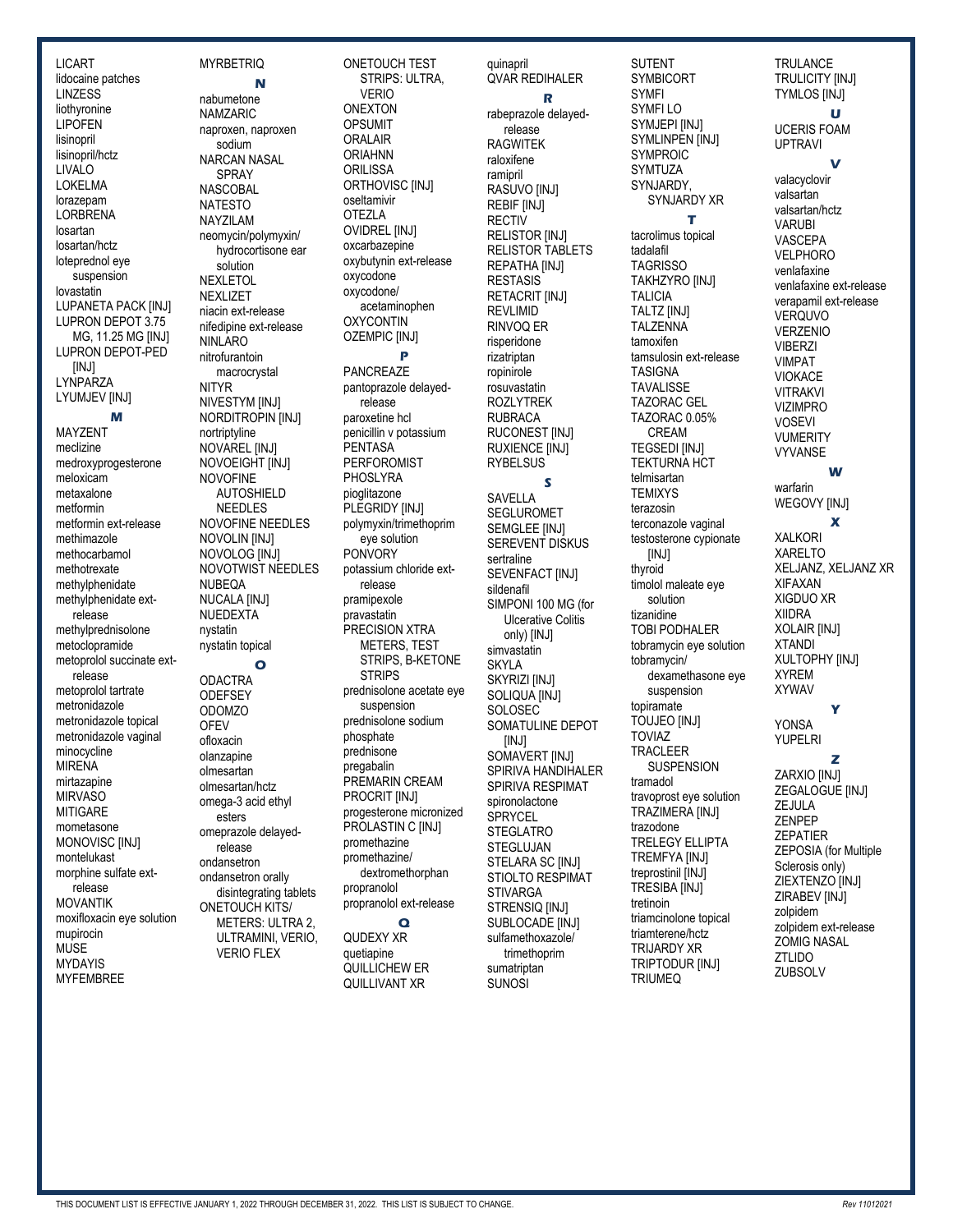## **2022 Preferred Drug List**

| <b>Drug Class</b>                                                  | <b>Excluded Medications</b>                                   | <b>Preferred Alternatives</b>                                                                                                                                                                                                                  |
|--------------------------------------------------------------------|---------------------------------------------------------------|------------------------------------------------------------------------------------------------------------------------------------------------------------------------------------------------------------------------------------------------|
| <b>ANTIINFECTIVES</b>                                              |                                                               |                                                                                                                                                                                                                                                |
| Antibiotic Agents - Vancomycins (Oral)                             | <b>FIRVANQ</b>                                                | vancomycin capsules, vancomycin oral solution                                                                                                                                                                                                  |
| Antifungal Agents (Oral)                                           | <b>TOLSURA</b>                                                | itraconazole                                                                                                                                                                                                                                   |
| Antivirals (Oral)                                                  | <b>SITAVIG</b>                                                | acyclovir oral or cream, famciclovir, valacyclovir                                                                                                                                                                                             |
| <b>Chagas Disease Agents</b>                                       | <b>LAMPIT</b>                                                 | <b>BENZNIDAZOLE</b>                                                                                                                                                                                                                            |
| <b>AUTONOMIC &amp; CENTRAL NERVOUS SYSTEM</b>                      |                                                               |                                                                                                                                                                                                                                                |
| Alpha-2 Adrenergic Agonists (for Opioid Withdrawal)                | <b>LUCEMYRA</b>                                               | clonidine                                                                                                                                                                                                                                      |
| Anticonvulsants                                                    | <b>APTIOM</b>                                                 | carbamazepine, oxcarbazepine, pregabalin, topiramate,<br><b>VIMPAT</b>                                                                                                                                                                         |
|                                                                    | <b>FINTEPLA</b>                                               | DIACOMIT, EPIDIOLEX                                                                                                                                                                                                                            |
| Antimigraine Agents                                                | ONZETRA XSAIL, ZOLMITRIPTAN NASAL SPRAY<br><b>VYEPTI</b>      | sumatriptan nasal spray, ZOMIG NASAL<br>AIMOVIG, AJOVY, EMGALITY                                                                                                                                                                               |
|                                                                    | APOKYN <sup>1</sup>                                           | <b>KYNMOBI</b>                                                                                                                                                                                                                                 |
| Antiparkinsonism Agents                                            | <b>GOCOVRI ER</b>                                             | amantadine capsules, amantadine tablets, amantadine<br>oral solution                                                                                                                                                                           |
|                                                                    | <b>ONGENTYS</b>                                               | entacapone                                                                                                                                                                                                                                     |
|                                                                    | XADAGO, ZELAPAR                                               | rasagiline, selegiline                                                                                                                                                                                                                         |
| Antipsychotics (Oral)                                              | CAPLYTA                                                       | aripiprazole, asenapine, olanzapine, quetiapine er,<br>quetiapine fumarate, risperidone, ziprasidone, LATUDA                                                                                                                                   |
| Antispasmodic Agents                                               | <b>OZOBAX</b>                                                 | baclofen, tizanidine                                                                                                                                                                                                                           |
| Central Nervous System Non-Stimulants                              | QELBREE ER                                                    | atomoxetine, clonidine er, guanfacine er                                                                                                                                                                                                       |
| Central Nervous System Stimulants                                  | AMPHETAMINE ER SUSPENSION                                     | dexmethylphenidate er, dextroamphetamine er,<br>dextroamphetamine/amphetamine er, methylphenidate<br>cd, methylphenidate er, methylphenidate la,<br>DYANAVEL XR, MYDAYIS, QUILLICHEW ER,<br>QUILLIVANT XR, VYVANSE                             |
| Duchenne Muscular Dystrophy (DMD) Agents                           | AMONDYS 45, EXONDYS 51, VILTEPSO, VYONDYS 53                  | No alternatives recommended                                                                                                                                                                                                                    |
|                                                                    | <b>EMFLAZA</b>                                                | prednisone solution, prednisone tablets                                                                                                                                                                                                        |
| Lambert-Eaton Myasthenic Syndrome Agents                           | <b>FIRDAPSE</b>                                               | <b>RUZURGI</b>                                                                                                                                                                                                                                 |
| Multiple Sclerosis (Beta Interferons)                              | <b>EXTAVIA</b>                                                | AVONEX ADMINISTRATION PACK, AVONEX PEN,<br>BETASERON, PLEGRIDY, REBIF, REBIF REBIDOSE                                                                                                                                                          |
|                                                                    | APADAZ, BENZHYDROCODONE/ACETAMINOPHEN                         | hydrocodone/acetaminophen                                                                                                                                                                                                                      |
|                                                                    | MORPHABOND ER, NUCYNTA ER, OXYCODONE ER,<br><b>XTAMPZA ER</b> | hydromorphone er, morphine sulfate er, oxymorphone<br>er, HYSINGLA ER, OXYCONTIN                                                                                                                                                               |
| Narcotic Analgesics & Combinations                                 | <b>NUCYNTA</b>                                                | hydrocodone/acetaminophen, morphine sulfate,<br>oxycodone, tramadol, tramadol/acetaminophen                                                                                                                                                    |
|                                                                    | PRIMLEV, PROLATE SOLUTION                                     | oxycodone/acetaminophen                                                                                                                                                                                                                        |
|                                                                    | QDOLO                                                         | tramadol tablets                                                                                                                                                                                                                               |
| Narcotic Antagonists                                               | <b>BUNAVAIL</b>                                               | buprenorphine/naloxone, ZUBSOLV                                                                                                                                                                                                                |
| Sedative-Hypnotic Agents                                           | DORAL, QUAZEPAM                                               | estazolam, lorazepam                                                                                                                                                                                                                           |
| Selective Serotonin Reuptake Inhibitors (SSRIs)<br>Antidepressants | PEXEVA <sup>1</sup> , VIIBRYD <sup>1</sup>                    | citalopram, escitalopram, fluoxetine, fluvoxamine,<br>paroxetine, sertraline                                                                                                                                                                   |
| Serotonin/Norepinephrine Reuptake Inhibitor<br>Antidepressants     | DRIZALMA SPRINKLE                                             | desvenlafaxine er, duloxetine, venlafaxine er, FETZIMA                                                                                                                                                                                         |
| <b>Transmucosal Fentanyl Analgesics</b>                            | FENTANYL CITRATE BUCCAL TABLETS, FENTORA,<br>LAZANDA, SUBSYS  | fentanyl citrate lozenges                                                                                                                                                                                                                      |
| Miscellaneous Antidepressants                                      | <b>SPRAVATO</b>                                               | olanzapine/fluoxetine, bupropion, desvenlafaxine er,<br>duloxetine, escitalopram, mirtazapine, sertraline                                                                                                                                      |
| <b>CARDIOVASCULAR</b>                                              |                                                               |                                                                                                                                                                                                                                                |
|                                                                    | EPANED                                                        | enalapril                                                                                                                                                                                                                                      |
| <b>ACE Inhibitors</b>                                              | QBRELIS                                                       | lisinopril                                                                                                                                                                                                                                     |
|                                                                    | <b>EDARBI</b>                                                 | candesartan, irbesartan, losartan, olmesartan,<br>telmisartan, valsartan                                                                                                                                                                       |
| Angiotensin Receptor Blockers (ARBs) and<br>Combinations           | <b>EDARBYCLOR</b>                                             | candesartan/hydrochlorothiazide,<br>irbesartan/hydrochlorothiazide,<br>losartan/hydrochlorothiazide,<br>olmesartan/hydrochlorothiazide,<br>telmisartan/hydrochlorothiazide,<br>valsartan/hydrochlorothiazide, chlorthalidone plus<br>valsartan |
| Anticoagulants                                                     | PRADAXA, SAVAYSA                                              | ELIQUIS, XARELTO                                                                                                                                                                                                                               |
|                                                                    | <b>DUTOPROL</b>                                               | metoprolol tartrate/hydrochlorothiazide, metoprolol<br>succinate er plus hydrochlorothiazide                                                                                                                                                   |
| <b>Beta Blockers &amp; Combinations</b>                            | INDERAL XL, INNOPRAN XL                                       | propranolol er                                                                                                                                                                                                                                 |
|                                                                    | KAPSPARGO SPRINKLE                                            | metoprolol succinate                                                                                                                                                                                                                           |
| <b>Calcium Channel Blockers</b>                                    | <b>CONJUPRI</b>                                               | amlodipine, felodipine er, nifedipine er, nisoldipine                                                                                                                                                                                          |
|                                                                    | <b>KATERZIA</b>                                               | amlodipine                                                                                                                                                                                                                                     |
| <b>HMG &amp; Cholesterol Inhibitor Combinations</b>                | ALTOPREV, EZALLOR SPRINKLE                                    | atorvastatin, fluvastatin er, lovastatin, pravastatin,<br>rosuvastatin, simvastatin tablets, LIVALO                                                                                                                                            |
| PCSK9 Inhibitors                                                   | <b>PRALUENT</b>                                               | <b>REPATHA</b>                                                                                                                                                                                                                                 |
| Miscellaneous Cardiovascular Agents                                | CORLANOR <sup>1</sup>                                         | atenolol, bisoprolol, carvedilol, metoprolol succinate,<br>metoprolol tartrate, propranolol                                                                                                                                                    |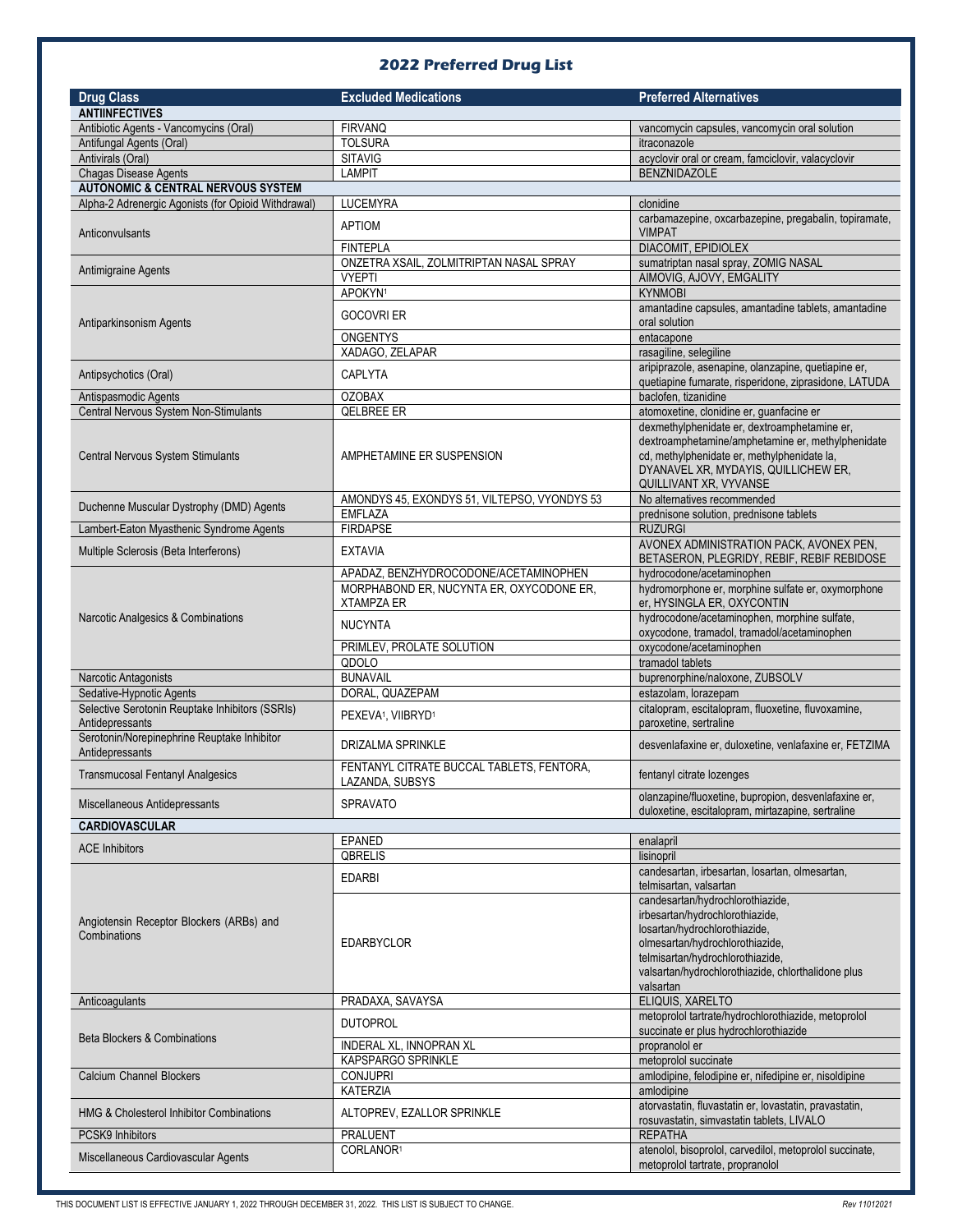| <b>DERMATOLOGICAL</b>                                                                                           |                                                                                                                                              |                                                                                                                                                                                                                                                                                                                                                                |
|-----------------------------------------------------------------------------------------------------------------|----------------------------------------------------------------------------------------------------------------------------------------------|----------------------------------------------------------------------------------------------------------------------------------------------------------------------------------------------------------------------------------------------------------------------------------------------------------------------------------------------------------------|
| Agents for Hyperhidrosis                                                                                        | <b>DRYSOL</b>                                                                                                                                | Over-the-Counter aluminum chloride containing<br>products                                                                                                                                                                                                                                                                                                      |
| Oral Agents for Acne                                                                                            | DORYX DR 80 MG, DORYX MPC, DOXYCYCLINE<br>HYCLATE DR 80 MG                                                                                   | doxycycline hyclate, doxycycline monohydrate                                                                                                                                                                                                                                                                                                                   |
|                                                                                                                 | MINOCYCLINE ER CAPSULES, XIMINO                                                                                                              | minocycline er tablets                                                                                                                                                                                                                                                                                                                                         |
| Rosacea Agents (Oral)                                                                                           | DOXYCYCLINE 40 MG CAPSULES                                                                                                                   | doxycycline hyclate, doxycycline monohydrate<br>azelaic acid, metronidazole, sodium                                                                                                                                                                                                                                                                            |
| Rosacea Agents (Topical)                                                                                        | <b>ZILXI</b>                                                                                                                                 | sulfacetamide/sulfur, FINACEA                                                                                                                                                                                                                                                                                                                                  |
|                                                                                                                 | <b>CLENIA PLUS</b>                                                                                                                           | sodium sulfacetamide/sulfur                                                                                                                                                                                                                                                                                                                                    |
|                                                                                                                 | CLINDAGEL, CLINDAMYCIN PHOSPHATE 1% GEL (BY<br>OCEANSIDE)                                                                                    | clindamycin phosphate gel, erythromycin gel                                                                                                                                                                                                                                                                                                                    |
|                                                                                                                 | EPIDUO FORTE                                                                                                                                 | adapalene/benzoyl peroxide                                                                                                                                                                                                                                                                                                                                     |
| <b>Topical Agents for Acne</b>                                                                                  | TAZAROTENE FOAM                                                                                                                              | tazarotene cream, TAZORAC GEL                                                                                                                                                                                                                                                                                                                                  |
|                                                                                                                 | <b>VELTIN</b>                                                                                                                                | clindamycin/benzoyl peroxide, clindamycin/tretinoin,<br>erythromycin/benzoyl peroxide, ONEXTON                                                                                                                                                                                                                                                                 |
|                                                                                                                 | <b>WINLEVI</b>                                                                                                                               | clindamycin phosphate gel, clindamycin/tretinoin,<br>erythromycin gel, tretinoin, ONEXTON                                                                                                                                                                                                                                                                      |
| Topical Agents for Actinic Keratosis                                                                            | CARAC, FLUOROURACIL 0.5% CREAM,<br>IMIQUIMOD 3.75% CREAM PUMP, KLISYRI, ZYCLARA                                                              | diclofenac 3% gel, fluorouracil 2% solution,<br>fluorouracil 5% cream, imiquimod 5% cream                                                                                                                                                                                                                                                                      |
| <b>Topical Agents for Plaque Psoriasis</b>                                                                      | <b>WYNZORA</b>                                                                                                                               | betamethasone dipropionate, calcipotriene,<br>calcipotriene/betamethasone dipropionate,<br>clobetasol propionate, diflorasone diacetate, ENSTILAR                                                                                                                                                                                                              |
| <b>Topical Antifungals</b>                                                                                      | ECOZA, LULICONAZOLE, SULCONAZOLE, XOLEGEL                                                                                                    | ciclopirox, econazole, ketoconazole, naftifine,<br>oxiconazole                                                                                                                                                                                                                                                                                                 |
|                                                                                                                 | CLOCORTOLONE                                                                                                                                 | betamethasone valerate, fluocinolone acetonide,<br>triamcinolone acetonide                                                                                                                                                                                                                                                                                     |
| <b>Topical Corticosteroids</b>                                                                                  | <b>IMPEKLO</b>                                                                                                                               | betamethasone dipropionate, clobetasol, desonide<br>desoximetasone, diflorasone, fluocinonide, halcinonide,<br>halobetasol, mometasone, triamcinolone                                                                                                                                                                                                          |
|                                                                                                                 | <b>VERDESO FOAM</b>                                                                                                                          | desonide 0.05% cream/lotion/ointment.<br>desoximetasone 0.25% cream/ointment                                                                                                                                                                                                                                                                                   |
| Vitamin D Analogs (Topical)                                                                                     | CALCIPOTRIENE FOAM, SORILUX                                                                                                                  | calcipotriene, calcitriol                                                                                                                                                                                                                                                                                                                                      |
|                                                                                                                 | <b>ALCORTIN A</b>                                                                                                                            | hydrocortisone, mupirocin                                                                                                                                                                                                                                                                                                                                      |
| Miscellaneous Topical Dermatological Agents                                                                     | LIDOCAINE/TETRACAINE, PLIAGLIS<br><b>TRI-LUMA</b>                                                                                            | lidocaine cream, lidocaine/prilocaine cream<br>fluocinolone acetonide, hydroquinone, tretinoin                                                                                                                                                                                                                                                                 |
| <b>DIABETES</b>                                                                                                 |                                                                                                                                              |                                                                                                                                                                                                                                                                                                                                                                |
| Blood Glucose Meters & Test Strips                                                                              | ASCENSIA (CONTOUR); ROCHE (ACCU-CHEK); TRIVIDIA<br>(TRUETEST, TRUETRACK); ALL OTHER METERS & TEST<br>STRIPS THAT ARE NOT LISTED AS PREFERRED | FREESTYLE KITS/METERS: FREESTYLE FREEDOM,<br>FREESTYLE FREEDOM LITE, FREESTYLE<br>INSULINX, FREESTYLE LITE<br>FREESTYLE TEST STRIPS: FREESTYLE,<br>FREESTYLE INSULINX, FREESTYLE LITE<br>ONETOUCH KITS/METERS: ULTRA2, ULTRAMINI,<br>VERIO, VERIO FLEX<br>ONETOUCH TEST STRIPS: ULTRA, VERIO<br>PRECISION XTRA METERS, TEST STRIPS, B-<br><b>KETONE STRIPS</b> |
|                                                                                                                 | ALOGLIPTIN, NESINA, ONGLYZA, TRADJENTA                                                                                                       | <b>JANUVIA</b>                                                                                                                                                                                                                                                                                                                                                 |
| Dipeptidyl Peptidase-4 (DPP-4) Inhibitors &<br>Combinations                                                     | ALOGLIPTIN/METFORMIN, JENTADUETO, JENTADUETO<br>XR, KAZANO, KOMBIGLYZE XR                                                                    | JANUMET, JANUMET XR                                                                                                                                                                                                                                                                                                                                            |
|                                                                                                                 | ALOGLIPTIN/PIOGLITAZONE                                                                                                                      | pioglitazone plus JANUVIA                                                                                                                                                                                                                                                                                                                                      |
| Dipeptidyl Peptidase-4 (DPP-4) Inhibitors/Sodium<br>GlucoseCo-Transporter-2 (SGLT-2) Inhibitors<br>Combinations | QTERN                                                                                                                                        | GLYXAMBI, STEGLUJAN                                                                                                                                                                                                                                                                                                                                            |
| Glucagon-Like Peptide-1 Agonists                                                                                | ADLYXIN, VICTOZA                                                                                                                             | BYDUREON, BYETTA, OZEMPIC, TRULICITY                                                                                                                                                                                                                                                                                                                           |
|                                                                                                                 | HUMULIN, RELION NOVOLIN                                                                                                                      | <b>NOVOLIN</b>                                                                                                                                                                                                                                                                                                                                                 |
| Insulins                                                                                                        | ADMELOG, AFREZZA, APIDRA, FIASP, HUMALOG,<br>INSULIN ASPART, INSULIN ASPART PROTAMINE,<br>INSULIN LISPRO, RELION NOVOLOG                     | NOVOLOG, LYUMJEV                                                                                                                                                                                                                                                                                                                                               |
|                                                                                                                 | <b>LANTUS</b>                                                                                                                                | LEVEMIR, SEMGLEE, TOUJEO, TRESIBA                                                                                                                                                                                                                                                                                                                              |
| Sodium Glucose Co-Transporter-2 (SGLT-2)<br>Inhibitors & Combinations                                           | INVOKAMET, INVOKAMET XR                                                                                                                      | SEGLUROMET, SYNJARDY, SYNJARDY XR,<br>XIGDUO XR                                                                                                                                                                                                                                                                                                                |
|                                                                                                                 | <b>INVOKANA</b>                                                                                                                              | FARXIGA, JARDIANCE, STEGLATRO                                                                                                                                                                                                                                                                                                                                  |
| <b>EAR/NOSE</b><br><b>Nasal Steroids</b>                                                                        | BECONASE AQ, OMNARIS, QNASL, ZETONNA                                                                                                         | flunisolide, fluticasone, mometasone                                                                                                                                                                                                                                                                                                                           |
| Otic Fluoroquinolone Antibiotics                                                                                | CIPRO HC, CIPROFLOXACIN/FLUOCINOLONE OTIC,<br><b>OTOVEL</b>                                                                                  | ciprofloxacin/dexamethasone otic                                                                                                                                                                                                                                                                                                                               |
| <b>ENDOCRINE (OTHER)</b>                                                                                        |                                                                                                                                              |                                                                                                                                                                                                                                                                                                                                                                |
| <b>Cushing's Agents</b>                                                                                         | <b>ISTURISA</b>                                                                                                                              | <b>SIGNIFOR</b>                                                                                                                                                                                                                                                                                                                                                |
| Gonadotropin-Releasing Hormone (GnRH) Analogs<br>(for Central Precocious Puberty)                               | <b>FENSOLVI</b>                                                                                                                              | LUPRON DEPOT-PED, TRIPTODUR                                                                                                                                                                                                                                                                                                                                    |
| <b>Growth Hormones</b>                                                                                          | HUMATROPE, NUTROPIN AQ NUSPIN, OMNITROPE,<br>SAIZEN, SAIZENPREP, ZOMACTON                                                                    | GENOTROPIN, NORDITROPIN FLEXPRO                                                                                                                                                                                                                                                                                                                                |
|                                                                                                                 | <b>BYNFEZIA</b>                                                                                                                              | octreotide                                                                                                                                                                                                                                                                                                                                                     |
| Somatostatin Analogs                                                                                            | MYCAPSSA, SANDOSTATIN LAR DEPOT<br>SIGNIFOR LAR                                                                                              | SOMATULINE DEPOT<br>For Acromegaly: SOMATULINE DEPOT For Cushing's                                                                                                                                                                                                                                                                                             |
|                                                                                                                 |                                                                                                                                              |                                                                                                                                                                                                                                                                                                                                                                |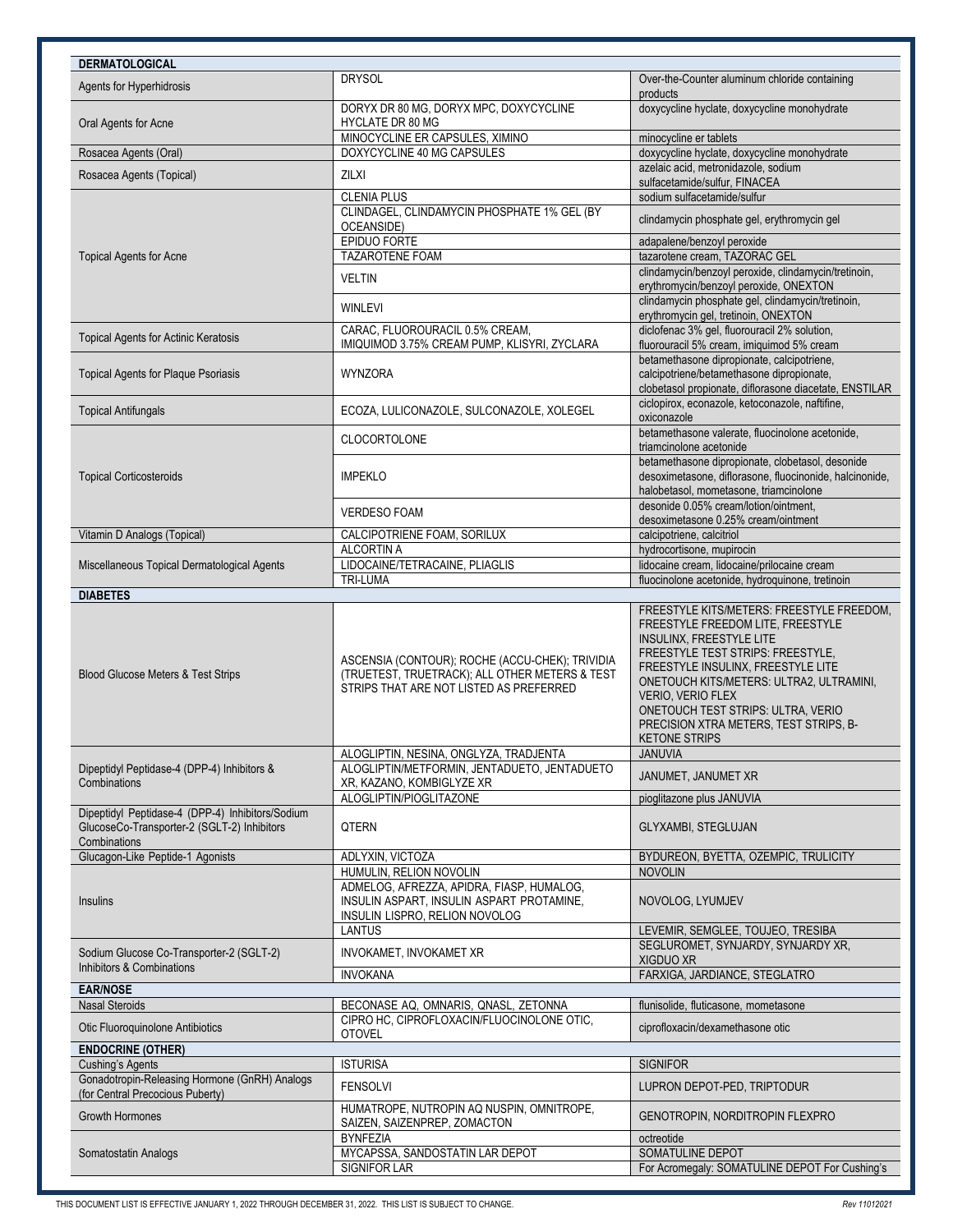|                                                                      |                                                                                                                        | Disease: SIGNIFOR                                                                                                                                                                 |
|----------------------------------------------------------------------|------------------------------------------------------------------------------------------------------------------------|-----------------------------------------------------------------------------------------------------------------------------------------------------------------------------------|
| <b>Testosterone Products</b>                                         | <b>AVEED</b>                                                                                                           | testosterone cypionate, testosterone enanthate                                                                                                                                    |
| <b>Thyroid Replacement Therapy</b>                                   | LEVOTHYROXINE CAPSULES, THYQUIDITY, TIROSINT,<br><b>TIROSINT-SOL</b>                                                   | levothyroxine tablets                                                                                                                                                             |
| Miscellaneous Endocrine Drugs                                        | <b>KORLYM</b>                                                                                                          | ketoconazole, LYSODREN, SIGNIFOR                                                                                                                                                  |
| <b>GASTROINTESTINAL</b>                                              |                                                                                                                        |                                                                                                                                                                                   |
| Antidiarrheal Agents                                                 | <b>MYTESI</b>                                                                                                          | diphenoxylate/atropine, loperamide                                                                                                                                                |
|                                                                      | AKYNZEO CAPSULES                                                                                                       | granisetron, ondansetron, aprepitant, VARUBI                                                                                                                                      |
| Antiemetics (Oral)                                                   |                                                                                                                        | <b>TABLETS</b>                                                                                                                                                                    |
|                                                                      | <b>EMEND POWDER PACKETS</b><br>CLENPIQ, GOLYTELY PACKETS, OSMOPREP,                                                    | aprepitant, VARUBI TABLETS<br>peg-electrolyte solution (high and low volume                                                                                                       |
| <b>Bowel Evacuants</b>                                               | PLENVU, SUPREP, SUTAB                                                                                                  | qenerics)                                                                                                                                                                         |
| Corticosteroids (Rectal Formulations)                                | <b>CORTIFOAM</b>                                                                                                       | hydrocortisone enema, UCERIS FOAM                                                                                                                                                 |
| <b>Gallstone Dissolution Agents</b>                                  | <b>RELTONE</b>                                                                                                         | ursodiol                                                                                                                                                                          |
| Gastroparesis Agents                                                 | <b>GIMOTI</b>                                                                                                          | No alternatives recommended                                                                                                                                                       |
| Helicobacter Pylori Agents                                           | HELIDAC, PYLERA                                                                                                        | lansoprazole/amoxicillin/clarithromycin, TALICIA                                                                                                                                  |
| <b>Hemorrhoidal Preparations</b>                                     | PROCTOFOAM-HC                                                                                                          | pramoxine/hydrocortisone                                                                                                                                                          |
| <b>Inflammatory Bowel Agents</b>                                     | <b>DIPENTUM</b>                                                                                                        | balsalazide disodium, mesalamine dr, mesalamine<br>er, sulfasalazine, PENTASA                                                                                                     |
| Irritable Bowel Syndrome & Chronic Constipation<br>Agents            | AMITIZA, LUBIPROSTONE                                                                                                  | LINZESS, TRULANCE                                                                                                                                                                 |
| Pancreatic Enzymes                                                   | PERTZYE                                                                                                                | CREON, PANCREAZE, ZENPEP                                                                                                                                                          |
| Proton Pump Inhibitors                                               | ACIPHEX SPRINKLE, DEXILANT, ESOMEPRAZOLE<br>STRONTIUM, NEXIUM PACKETS, PRILOSEC<br>SUSPENSION, RABEPRAZOLE DR SPRINKLE | esomeprazole magnesium, lansoprazole,<br>omeprazole, pantoprazole, rabeprazole                                                                                                    |
| <b>HEMATOLOGICAL</b>                                                 |                                                                                                                        |                                                                                                                                                                                   |
| Antiplatelet Agents                                                  | ASPIRIN/OMEPRAZOLE DR, YOSPRALA DR                                                                                     | aspirin plus omeprazole, esomeprazole, lansoprazole,<br>pantoprazole or rabeprazole                                                                                               |
| <b>Erythropoiesis-Stimulating Agents</b>                             | ARANESP, EPOGEN, MIRCERA                                                                                               | PROCRIT, RETACRIT                                                                                                                                                                 |
|                                                                      | NOVOSEVEN RT1                                                                                                          | <b>SEVENFACT</b>                                                                                                                                                                  |
| Factor Deficiency Agents & Related Products                          | NUWIQ, RECOMBINATE, XYNTHA, XYNTHA SOLOFUSE                                                                            | ADVATE, ADYNOVATE, AFSTYLA, ELOCTATE,<br>ESPEROCT, JIVI, KOGENATE FS, KOVALTRY,<br><b>NOVOEIGHT</b>                                                                               |
| <b>Granulocyte Colony Stimulating Factors</b>                        | GRANIX, NEUPOGEN                                                                                                       | NIVESTYM, ZARXIO                                                                                                                                                                  |
|                                                                      | NEULASTA, NYVEPRIA, UDENYCA                                                                                            | FULPHILA, ZIEXTENZO                                                                                                                                                               |
| Iron Replacement Agents                                              | <b>MONOFERRIC</b><br><b>OXBRYTA</b>                                                                                    | sodium ferric gluconate complex, VENOFER                                                                                                                                          |
| Sickle Cell Disease Agents                                           | <b>SIKLOS</b>                                                                                                          | hydroxyurea, ADAKVEO, DROXIA<br><b>DROXIA</b>                                                                                                                                     |
|                                                                      |                                                                                                                        |                                                                                                                                                                                   |
|                                                                      |                                                                                                                        | <b>DOPTELET</b>                                                                                                                                                                   |
| Thrombocytopenia Agents                                              | <b>MULPLETA</b>                                                                                                        |                                                                                                                                                                                   |
| <b>HEPATITIS</b><br>Hepatitis C                                      | LEDIPASVIR/SOFOSBUVIR, MAVYRET,                                                                                        | EPCLUSA, HARVONI, VOSEVI, ZEPATIER                                                                                                                                                |
| <b>HIV</b>                                                           | SOFOSBUVIR/VELPATASVIR, SOVALDI                                                                                        |                                                                                                                                                                                   |
|                                                                      | CABENUVA                                                                                                               | atazanavir plus lamivudine, darunavir plus lamivudine,<br>lopinavir/ritonavir plus lamivudine, DOVATO, JULUCA,<br>TIVICAY plus lamivudine, TIVICAY plus EDURANT                   |
|                                                                      | <b>COMPLERA</b>                                                                                                        | <b>ODEFSEY</b>                                                                                                                                                                    |
| Antiretrovirals<br>Note: Current patients established on therapy are | <b>DELSTRIGO</b>                                                                                                       | efavirenz/emtricitabine/tenofovir disoproxil fumarate,<br>efavirenz/lamivudine/tenofovir disoproxil fumarate,<br>BIKTARVY, GENVOYA, ODEFSEY, SYMFI, SYMFI<br>LO, SYMTUZA, TRIUMEQ |
| allowed to continue therapy.                                         | <b>PIFELTRO</b>                                                                                                        | efavirenz, EDURANT                                                                                                                                                                |
|                                                                      | <b>PREZCOBIX</b>                                                                                                       | atazanavir, lopinavir/ritonavir, ritonavir, PREZISTA                                                                                                                              |
|                                                                      | <b>RUKOBIA ER</b>                                                                                                      | Coverage may be approved for the treatment of human<br>immunodeficiency virus-1 infection in heavily treatment-<br>experienced patients with multidrug-resistant infection.       |
|                                                                      | <b>STRIBILD</b>                                                                                                        | BIKTARVY, GENVOYA                                                                                                                                                                 |
| MUSCULOSKELETAL & RHEUMATOLOGY                                       |                                                                                                                        |                                                                                                                                                                                   |
| <b>Gout Therapy</b>                                                  | <b>COLCHICINE CAPSULES</b>                                                                                             | colchicine tablets, MITIGARE                                                                                                                                                      |
|                                                                      | DICLOFENAC 35 MG CAPSULES, INDOMETHACIN 20 MG                                                                          | diclofenac, etodolac, ibuprofen, indomethacin,                                                                                                                                    |
|                                                                      | CAPSULES, KETOROLAC NASAL SPRAY                                                                                        | meloxicam, nabumetone, naproxen, piroxicam                                                                                                                                        |
|                                                                      | FENOPROFEN CAPSULES, FENORTHO, NALFON                                                                                  | fenoprofen calcium tablets, etodolac, flurbiprofen,                                                                                                                               |
| Nonsteroidal Anti-Inflammatory Drugs (NSAIDs)                        | <b>CAPSULES</b><br><b>RELAFEN DS</b>                                                                                   | ibuprofen, ketoprofen, meloxicam, nabumetone<br>nabumetone, etodolac, flurbiprofen, ibuprofen,<br>ketoprofen, meloxicam, oxaprozin                                                |
|                                                                      | <b>TIVORBEX</b>                                                                                                        | etodolac, flurbiprofen, ibuprofen, indomethacin,<br>ketoprofen, meloxicam, nabumetone                                                                                             |
|                                                                      | ZIPSOR, ZORVOLEX                                                                                                       | diclofenac potassium, etodolac, flurbiprofen, ibuprofen,<br>ketoprofen, meloxicam, nabumetone                                                                                     |
| Topical Nonsteroidal Anti-Inflammatory Drugs<br>(NSAIDs)             | DICLOFENAC EPOLAMINE PATCHES, PENNSAID                                                                                 | diclofenac sodium topical,<br>FLECTOR PATCHES, LICART PATCHES                                                                                                                     |
| <b>OBSTETRICAL &amp; GYNECOLOGICAL</b>                               |                                                                                                                        |                                                                                                                                                                                   |
| <b>Combination Patches</b>                                           | <b>CLIMARA PRO</b>                                                                                                     | <b>COMBIPATCH</b>                                                                                                                                                                 |
| Contraceptives                                                       | ANNOVERA, BALCOLTRA, LO LOESTRIN FE, NATAZIA,<br>NEXTSTELLIS, TWIRLA, TYBLUME                                          | generic oral, patch and ring contraceptives                                                                                                                                       |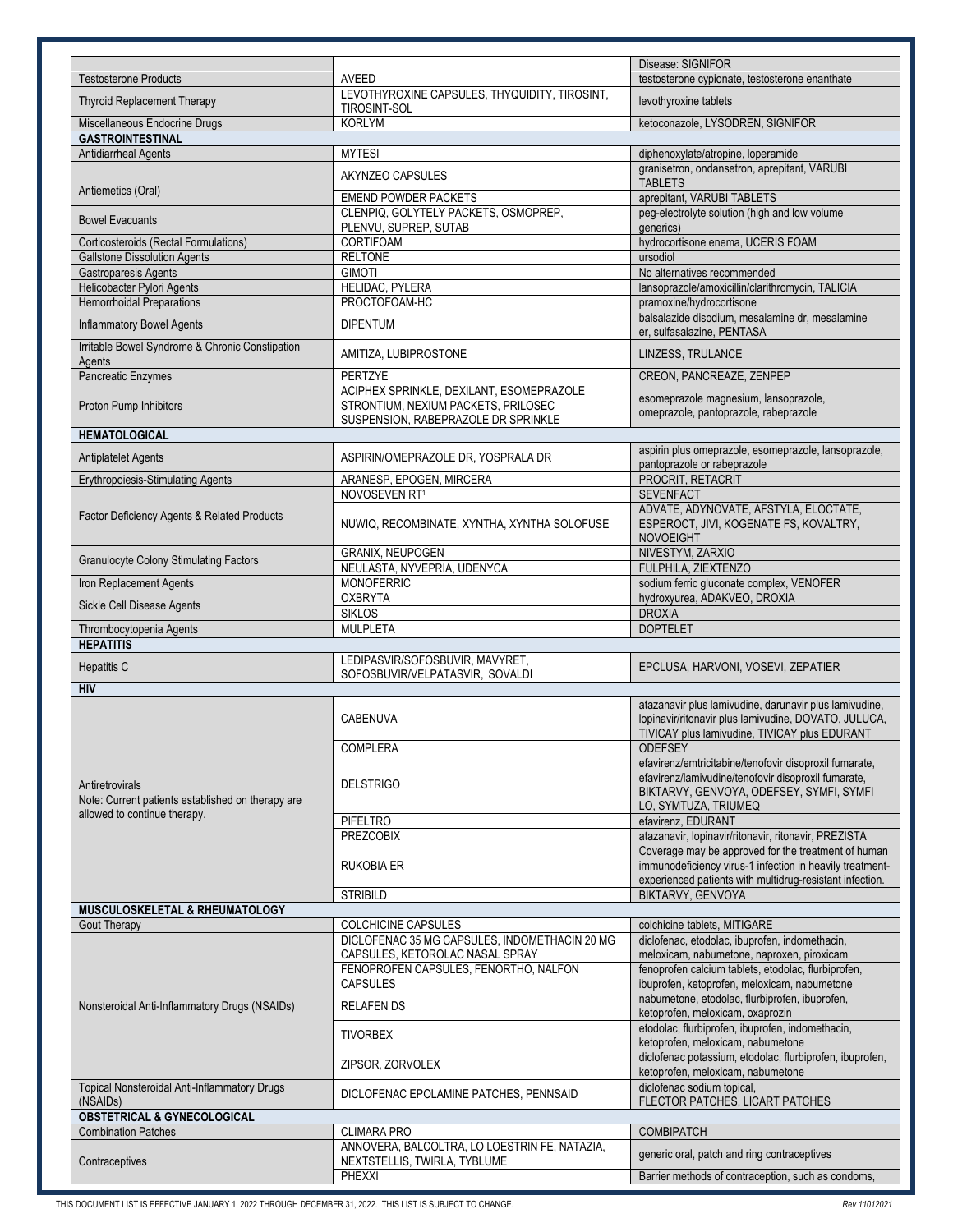|                                                    |                                                   | diaphragms, spermicides or sponges.                                               |
|----------------------------------------------------|---------------------------------------------------|-----------------------------------------------------------------------------------|
|                                                    | <b>SLYND</b>                                      | generic progestin-only oral contraceptives                                        |
|                                                    |                                                   | estradiol cream, estradiol vaginal tablets, PREMARIN                              |
| Estrogen & Estrogen Modifiers for Vaginal Symptoms | ESTRING, IMVEXXY, INTRAROSA, OSPHENA              | <b>CREAM</b>                                                                      |
|                                                    | <b>FEMRING</b>                                    | estradiol cream, estradiol patches, estradiol tablets,                            |
|                                                    |                                                   | estradiol vaginal tablets, PREMARIN CREAM                                         |
| Estrogen/Progestin Combinations (Oral)             | BIJUVA, PREMPHASE, PREMPRO                        | estradiol/norethindrone acetate, ethinyl                                          |
|                                                    | <b>MENEST, PREMARIN TABLETS</b>                   | estradiol/norethindrone acetate<br>estradiol tablets                              |
| Estrogens (Oral)<br>Human Chorionic Gonadotropin   | PREGNYL                                           | NOVAREL, OVIDREL                                                                  |
| <b>Ovulatory Stimulants (Follitropins)</b>         | <b>FOLLISTIM AQ</b>                               | GONAL-F, GONAL-F RFF, GONAL-F RFF REDI-JECT                                       |
| <b>Prenatal Vitamins</b>                           | PREGENNA, TRINAZ                                  | generic prenatal vitamins                                                         |
| <b>Topical Estrogen Agents</b>                     | DIVIGEL, ELESTRIN, ESTROGEL, EVAMIST              | estradiol patches                                                                 |
|                                                    | <b>CRINONE 4%</b>                                 | medroxyprogesterone, megestrol, norethindrone,                                    |
| Vaginal Progesterones                              |                                                   | progesterone                                                                      |
|                                                    | CRINONE 8%                                        | <b>ENDOMETRIN</b>                                                                 |
| <b>ONCOLOGY</b>                                    |                                                   |                                                                                   |
| Acute Myeloid Leukemia (AML) Agents                | ONUREG                                            | azacitidine, decitabine                                                           |
| Bevacizumab-Containing Agents                      | <b>AVASTIN</b>                                    | MVASI, ZIRABEV                                                                    |
| <b>Breast Cancer Agents</b>                        | KISQALI, KISQALI FEMARA CO-PACK, PIQRAY           | IBRANCE, VERZENIO<br>DARZALEX, KYPROLIS, NINLARO, POMALYST,                       |
| Multiple Myeloma Agents                            | BLENREP, XPOVIO                                   | REVLIMID, THALOMID, VELCADE                                                       |
| Myelodysplastic Syndrome Agents                    | <b>INQOVI</b>                                     | decitabine                                                                        |
| <b>Myelofibrosis Agents</b>                        | <b>INREBIC</b>                                    | <b>JAKAFI</b>                                                                     |
| Non-Small Cell Lung Cancer Agents                  | <b>TEPMETKO</b>                                   | <b>TABRECTA</b>                                                                   |
| Prostate Cancer Agents                             | <b>TRELSTAR</b>                                   | ELIGARD. FIRMAGON                                                                 |
|                                                    | <b>FOTIVDA</b>                                    | everolimus, CABOMETYX, INLYTA, LENVIMA,                                           |
| Renal Cell Cancer Agents                           |                                                   | NEXAVAR, SUTENT, VOTRIENT                                                         |
| Rituximab-Containing Agents                        | RIABNI, RITUXAN, RITUXAN HYCELA, TRUXIMA          | <b>RUXIENCE</b>                                                                   |
|                                                    | HERCEPTIN, HERCEPTIN HYLECTA, HERZUMA, OGIVRI,    | KANJINTI, TRAZIMERA                                                               |
| Trastuzumab-Containing Agents                      | ONTRUZANT                                         |                                                                                   |
|                                                    | PHESGO                                            | PERJETA plus KANJINTI or TRAZIMERA                                                |
| Tyrosine Kinase Inhibitors                         | <b>QINLOCK</b>                                    | imatinib, NEXAVAR, SPRYCEL, STIVARGA, SUTENT,<br>TASIGNA, VOTRIENT                |
| <b>OPHTHALMIC</b>                                  |                                                   |                                                                                   |
| Antiglaucoma Agents (Beta-Adrenergic Blockers)     | <b>BETIMOL</b>                                    | timolol drops, betaxolol drops, levobunolol drops                                 |
|                                                    |                                                   | betaxolol drops, bimatoprost drops, dorzolamide/timolol                           |
| Antiglaucoma Agents (Other)                        | RHOPRESSA, ROCKLATAN                              | drops, latanoprost drops, levobunolol drops, timolol                              |
|                                                    |                                                   | drops, travoprost drops                                                           |
| Antiglaucoma Drugs (Ophthalmic Prostaglandins)     | DURYSTA, XELPROS, ZIOPTAN                         | bimatoprost drops, latanoprost drops, travoprost drops                            |
| <b>Blepharoptosis Agents</b>                       | <b>UPNEEQ</b>                                     | No alternatives recommended                                                       |
| Ophthalmic Agents - Other                          | <b>CYSTADROPS</b>                                 | <b>CYSTARAN</b>                                                                   |
| Ophthalmic Anti-Allergic                           | ALOCRIL, ALOMIDE, ALREX, LASTACAFT, PAZEO,        | azelastine drops, bepotastine drops, cromolyn drops,                              |
|                                                    | <b>ZERVIATE</b>                                   | epinastine drops, olopatadine drops                                               |
| Ophthalmic Anti-Inflammatory                       | FLAREX, FML FORTE, FML S.O.P., MAXIDEX, PRED MILD | dexamethasone drops, fluorometholone drops,                                       |
| Ophthalmic Combinations                            | TOBRADEX ST, ZYLET                                | loteprednol drops, prednisolone drops<br>tobramycin/dexamethasone drops           |
| Ophthalmic Non-Steroidal Anti-Inflammatory Drugs   |                                                   |                                                                                   |
| (NSAIDs)                                           | ACUVAIL, BROMSITE, NEVANAC                        | bromfenac drops, diclofenac drops, ketorolac drops                                |
| <b>Ophthalmic Quinolone Antibiotics</b>            | BESIVANCE, CILOXAN OINTMENT                       | ciprofloxacin drops, gatifloxacin drops, levofloxacin                             |
|                                                    |                                                   | drops. moxifloxacin drops. ofloxacin drops                                        |
| <b>OSTEOARTHRITIS</b>                              |                                                   |                                                                                   |
|                                                    | DUROLANE, GEL-ONE, GELSYN-3, GENVISC 850,         |                                                                                   |
| <b>Hyaluronic Acid Derivatives</b>                 | HYALGAN, HYMOVIS, SUPARTZ FX, SYNVISC, SYNVISC-   | EUFLEXXA, MONOVISC, ORTHOVISC                                                     |
|                                                    | ONE, TRILURON, TRIVISC, VISCO-3                   |                                                                                   |
| <b>RENAL</b><br>Nephropathic Cystinosis Agents     | <b>PROCYSBI</b>                                   | <b>CYSTAGON</b>                                                                   |
| Nocturnal Polyuria Agents                          | <b>NOCTIVA</b>                                    | desmopressin tablets                                                              |
| Overactive Bladder Agents                          | <b>VESICARE LS</b>                                | oxybutynin, oxybutynin er                                                         |
|                                                    |                                                   | lanthanum, sevelamer carbonate, sevelamer hcl,                                    |
| <b>Phosphate Binders</b>                           | <b>FOSRENOL POWDER PACKETS</b>                    | PHOSLYRA, VELPHORO                                                                |
| <b>RESPIRATORY</b>                                 |                                                   |                                                                                   |
| Alpha <sub>1</sub> Proteinase Inhibitors           | ARALAST NP, GLASSIA                               | PROLASTIN C, ZEMAIRA                                                              |
| Epinephrine Auto-Injector Systems                  | AUVI-Q, EPINEPHRINE AUTO-INJECTOR (BY A-S         | epinephrine auto-injector (by Mylan, Teva), EPIPEN,                               |
|                                                    | MEDICATION, AMNEAL PHARMA, AVKARE)                | EPIPEN JR                                                                         |
| Immunological Agents for Asthma                    | <b>CINQAIR</b>                                    | DUPIXENT, FASENRA, NUCALA                                                         |
| Long-Acting Beta Agonist Inhalers                  | STRIVERDI RESPIMAT                                | SEREVENT DISKUS                                                                   |
| Long-Acting Muscarinic Antagonist Inhalers         | <b>TUDORZA PRESSAIR</b>                           | INCRUSE ELLIPTA, SPIRIVA HANDIHALER, SPIRIVA                                      |
|                                                    |                                                   | <b>RESPIMAT</b>                                                                   |
| Long-Acting Muscarinic Antagonist/                 | <b>DUAKLIR PRESSAIR</b>                           | ANORO ELLIPTA, BEVESPI AEROSPHERE,                                                |
| Long-Acting Beta-Agonist Combination Inhalers      |                                                   | STIOLTO RESPIMAT                                                                  |
| Pulmonary Anti-Inflammatory Inhalers               | ARMONAIR DIGIHALER, PULMICORT FLEXHALER~          | ARNUITY ELLIPTA, ASMANEX HFA, ASMANEX<br>TWISTHALER, FLOVENT DISKUS, FLOVENT HFA, |
|                                                    |                                                   | <b>QVAR REDIHALER</b>                                                             |
| Pulmonary Anti-Inflammatory/ Beta-Agonist          | AIRDUO DIGIHALER, AIRDUO RESPICLICK,              | fluticasone/salmeterol (by Hikma, Prasco, Proficient                              |
|                                                    |                                                   |                                                                                   |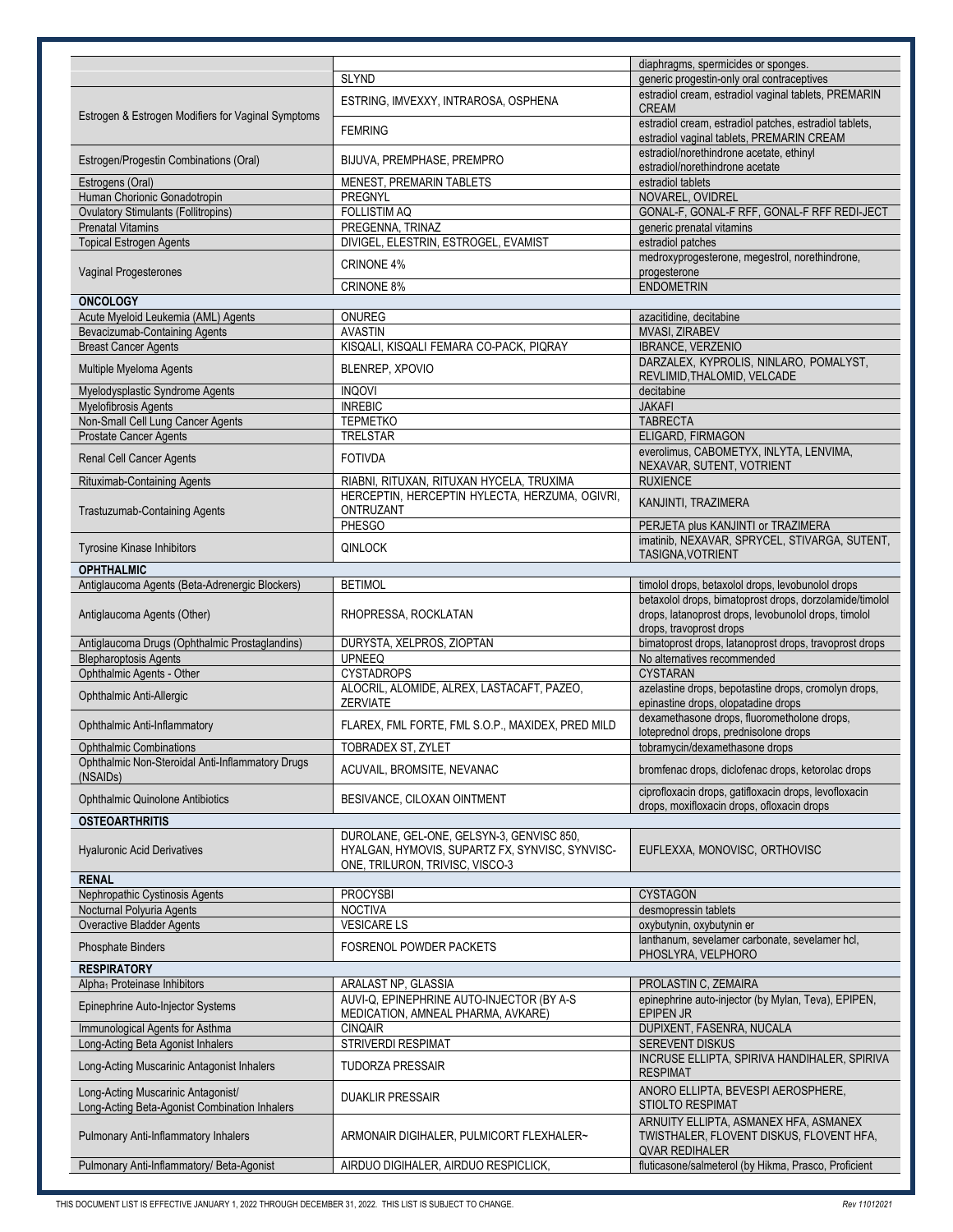| <b>Combination Inhalers</b>                                        | BUDESONIDE/FORMOTEROL, FLUTICASONE/                                                          | Rx), ADVAIR HFA, BREO ELLIPTA, DULERA,                                                                                                                                                                                                                                                                                                                                        |
|--------------------------------------------------------------------|----------------------------------------------------------------------------------------------|-------------------------------------------------------------------------------------------------------------------------------------------------------------------------------------------------------------------------------------------------------------------------------------------------------------------------------------------------------------------------------|
|                                                                    | SALMETEROL (BY A-S MEDICATION, TEVA)                                                         | <b>SYMBICORT</b>                                                                                                                                                                                                                                                                                                                                                              |
| <b>Respiratory Agents - Other</b>                                  | <b>DAI IRESP</b>                                                                             | fluticasone/salmeterol (by Hikma, Prasco, Proficient<br>Rx), ADVAIR HFA, ANORO ELLIPTA, ARNUITY<br>ELLIPTA, ASMANEX HFA, ASMANEX TWISTHALER,<br>BEVESPI AEROSPHERE, BREO ELLIPTA, DULERA,<br>FLOVENT DISKUS, FLOVENT HFA, INCRUSE<br>ELLIPTA, PERFOROMIST, QVAR REDIHALER,<br>SEREVENT DISKUS, SPIRIVA HANDIHALER,<br>SPIRIVA RESPIMAT, STIOLTO RESPIMAT,<br><b>SYMBICORT</b> |
|                                                                    | ALBUTEROL SULFATE HFA (BY A-S MEDICATION,                                                    | albuterol sulfate hfa (by Bryant Ranch, Cipla, Civica,                                                                                                                                                                                                                                                                                                                        |
| Short-Acting Beta <sub>2</sub> -Agonist Inhalers                   | PRASCO), LEVALBUTEROL HFA, PROAIR DIGIHALER,<br>PROAIR RESPICLICK, VENTOLIN HFA, XOPENEX HFA | Lupin, Par, Perrigo, Proficient Rx, Sandoz & Teva)                                                                                                                                                                                                                                                                                                                            |
| <b>MISCELLANEOUS AGENTS</b>                                        |                                                                                              |                                                                                                                                                                                                                                                                                                                                                                               |
| Allergen Immunotherapy                                             | PALFORZIA                                                                                    | No alternatives recommended                                                                                                                                                                                                                                                                                                                                                   |
| <b>Gaucher Disease Agents</b>                                      | ELELYSO, VPRIV                                                                               | <b>CEREZYME</b>                                                                                                                                                                                                                                                                                                                                                               |
| Glucocorticoids                                                    | <b>ALKINDI SPRINKLE</b>                                                                      | hydrocortisone tablets                                                                                                                                                                                                                                                                                                                                                        |
|                                                                    | <b>HEMADY</b>                                                                                | dexamethasone tablets                                                                                                                                                                                                                                                                                                                                                         |
| Hereditary Angioedema                                              | <b>BERINERT</b>                                                                              | CINRYZE, RUCONEST                                                                                                                                                                                                                                                                                                                                                             |
|                                                                    | <b>CUTAQUIG</b>                                                                              | SC: GAMMAGARD LIQUID, GAMUNEX-C, XEMBIFY                                                                                                                                                                                                                                                                                                                                      |
| Immune Globulins                                                   | <b>GAMMAKED</b>                                                                              | IV: GAMMAGARD LIQUID, GAMMAGARD S-D,<br>GAMUNEX-C SC: GAMMAGARD LIQUID, GAMUNEX-<br>C, XEMBIFY                                                                                                                                                                                                                                                                                |
|                                                                    | <b>HIZENTRA</b>                                                                              | <b>SC: XEMBIFY</b>                                                                                                                                                                                                                                                                                                                                                            |
|                                                                    | <b>ENVARSUS XR</b>                                                                           | tacrolimus                                                                                                                                                                                                                                                                                                                                                                    |
| <b>Immunosuppressant Agents</b>                                    | <b>LUPKYNIS</b>                                                                              | mycophenolate mofetil plus systemic corticosteroid                                                                                                                                                                                                                                                                                                                            |
|                                                                    | OTREXUP, REDITREX                                                                            | methotrexate injection, RASUVO                                                                                                                                                                                                                                                                                                                                                |
|                                                                    | <b>XATMEP</b>                                                                                | methotrexate                                                                                                                                                                                                                                                                                                                                                                  |
| <b>Infused TNF Antagonists</b>                                     | AVSOLA, REMICADE, RENFLEXIS                                                                  | <b>INFLECTRA</b>                                                                                                                                                                                                                                                                                                                                                              |
| Neuromyelitis Optica Spectrum Disorder Agents                      | <b>UPLIZNA</b>                                                                               | <b>ENSPRYNG</b>                                                                                                                                                                                                                                                                                                                                                               |
| Osteoporosis - Bone Modifiers                                      | EVENITY, PROLIA                                                                              | alendronate, ibandronate, risedronate, zoledronic acid,<br>FORTEO, TYMLOS                                                                                                                                                                                                                                                                                                     |
| Polyneuropathy of Hereditary Transthyretin-Mediated<br>Amyloidosis | <b>ONPATTRO</b>                                                                              | <b>TEGSEDI</b>                                                                                                                                                                                                                                                                                                                                                                |
| Potassium Binders                                                  | <b>VELTASSA</b>                                                                              | <b>LOKELMA</b>                                                                                                                                                                                                                                                                                                                                                                |

<sup>1</sup>Exclusions for new-to-therapy members only.

| <b>Indication Based Management</b>                      |                                                                                                                                                                                                                                                                                                                                                                                              |                                                                                                                                                                                                                                                                                                                                                             |
|---------------------------------------------------------|----------------------------------------------------------------------------------------------------------------------------------------------------------------------------------------------------------------------------------------------------------------------------------------------------------------------------------------------------------------------------------------------|-------------------------------------------------------------------------------------------------------------------------------------------------------------------------------------------------------------------------------------------------------------------------------------------------------------------------------------------------------------|
| <b>Drug Class</b>                                       | <b>Excluded Medications</b>                                                                                                                                                                                                                                                                                                                                                                  | <b>Preferred Alternatives</b>                                                                                                                                                                                                                                                                                                                               |
| Spinal Conditions (nr-axSpA)                            | <b>COSENTYX</b>                                                                                                                                                                                                                                                                                                                                                                              | TALTZ, CIMZIA                                                                                                                                                                                                                                                                                                                                               |
| Inflammatory Conditions‡ where COSENTYX is<br>indicated | <b>COSENTYX</b>                                                                                                                                                                                                                                                                                                                                                                              | TALTZ, ENBREL, HUMIRA, OTEZLA, SKYRIZI,<br>STELARA SC. TREMFYA, XELJANZ, XELJANZ XR                                                                                                                                                                                                                                                                         |
| <b>Drug Class</b>                                       | <b>Non-Preferred Medications</b>                                                                                                                                                                                                                                                                                                                                                             | <b>Preferred Alternatives</b>                                                                                                                                                                                                                                                                                                                               |
| Inflammatory Conditions‡                                | All other Brand Name medications for Inflammatory<br>Conditions are Nonpreferred. Approval may be granted<br>following a coverage review. A trial of one or more<br>Preferred medications is required prior to initiating<br>therapy with a Nonpreferred medication. A formulary<br>exception may be granted for a patient already<br>established on therapy with a Nonpreferred medication. | Preferred: ENBREL, HUMIRA, OTEZLA, RINVOQ ER,<br>SKYRIZI, STELARA SC. TALTZ, TREMFYA, XELJANZ,<br><b>XELJANZ XR</b><br>Preferred after Step through HUMIRA: ACTEMRA<br>ULCERATIVE COLITIS ONLY Preferred after Step<br>through HUMIRA: SIMPONI 100 MG, XELJANZ,<br><b>XELJANZ XR</b><br>ULCERATIVE COLITIS ONLY Step through HUMIRA<br>and STELARA: ZEPOSIA |

*‡ Please note that product placement for treatment for Inflammatory Conditions are subject to change throughout the year based upon changes in market dynamics, new indications for existing products, biosimilar and new product launches.*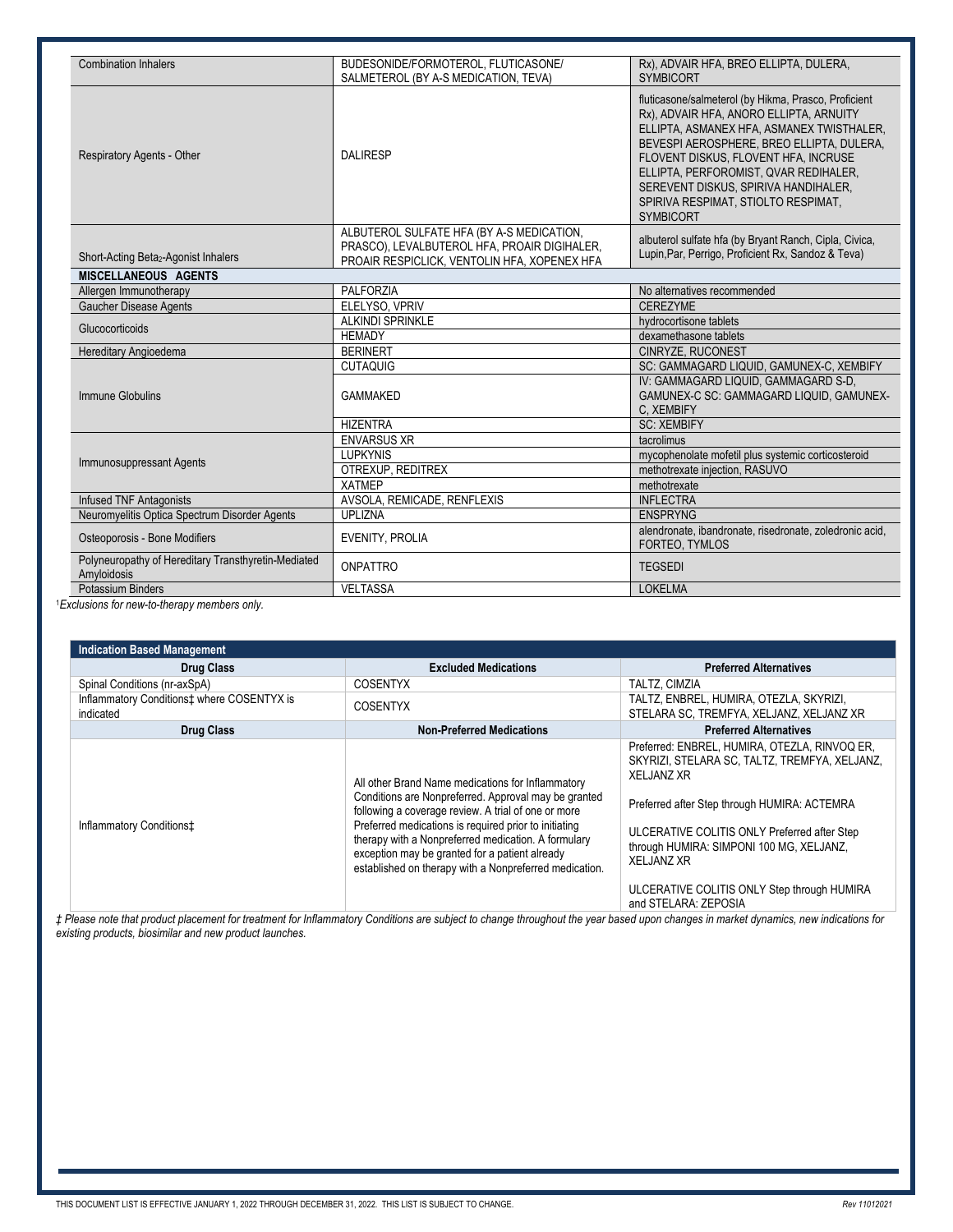## **Excluded Medications/Products at a Glance**

ABILIFY^ ACANYA^ ACIPHEX^ ACIPHEX SPRINKLE **ACUVAIL** ADCIRCA^ ADDERALL^, ADDERALL XR^ ADLYXIN ADMELOG AFREZZA AGGRENOX^ AIRDUO DIGIHALER AIRDUO RESPICLICK AKYNZEO CAPSULES ALBUTEROL SULFATE HFA (BY A-S MEDICATION, PRASCO) ALCORTIN A ALINIA TABLETS^ ALKINDI SPRINKLE ALOCRIL ALOGLIPTIN ALOGLIPTIN/METFORMIN ALOGLIPTIN/PIOGLITAZONE ALOMIDE ALREX ALTOPREV AMBIEN^, AMBIEN CR^ AMITIZA AMONDYS 45 AMPHETAMINE ER **SUSPENSION** AMPYRA^ AMRIX^ ANDROGEL^ ANNOVERA ANUSOL-HC^ APADAZ APIDRA APOKYN APTIOM ARALAST NP ARANESP ARIMIDEX^ ARMONAIR DIGIHALER ASACOL HD^ ASCENSIA (CONTOUR) ASPIRIN/OMEPRAZOLE DR ATACAND^, ATACAND HCT^ ATRALIN^ ATRIPLA^ AUVI-Q AVALIDE^, AVAPRO^ AVASTIN AVEED AVODART^ AVSOLA AZOPT^  $\triangle Z$ OR^ BALCOLTRA BARACLUDE TABLETS^ BECONASE AQ BENICAR^, BENICAR HCT^ BENZHYDROCODONE/ ACETAMINOPHEN BEPREVE^ BERINERT BESIVANCE BETIMOL BIJUVA BLENREP BRISDELLE^ **BROMSITE** BUDESONIDE/FORMOTEROL BUNAVAIL BUPAP^ BUTRANS^

BYNFEZIA **CABENUVA** CALCIPOTRIENE FOAM CANASA^ **CAPI YTA** CARAC CELEBREX^ CELEXA^ CIALIS<sup>^</sup> CILOXAN OINTMENT CINQAIR CIPRO HC CIPROFLOXACIN/ FLUOCINOLONE OTIC CLENIA PLUS CLENPIQ CLIMARA PRO CLINDAGEL CLINDAMYCIN PHOSPHATE 1% GEL (BY OCEANSIDE) **CLOCORTOLONE** COLCHICINE CAPSULES COLCRYS<sup>^</sup> COMPLERA CONCERTA^ CONJUPRI COREG^ **CORLANOR** CORTIFOAM COSENTYX COSOPT^, COSOPT PF^ COZAAR^, HYZAAR^ CRESTOR^ CRINONE CUPRIMINE^ CUTAQUIG CYMBALTA^ CYSTADROPS CYTOMEL^ DALIRESP DELSTRIGO DELZICOL^ DETROL^, DETROL LA^ DEXILANT DICLOFENAC 35 MG CAPSULES DICLOFENAC EPOLAMINE PATCHES DIOVAN^, DIOVAN HCT^ DIPENTUM DIVIGEL DORAL DORYX DR 50 MG^ & 200 MG^ DORYX DR 80 MG, DORYX MPC, DOXYCYCLINE HYCLATE DR 80 MG DOXYCYCLINE 40 MG CAPSULES DRIZALMA SPRINKLE **DRYSOL** DUAKLIR PRESSAIR DURAGESIC^ DUROLANE DURYSTA DUTOPROL ECOZA EDARBI, EDARBYCLOR EFFEXOR XR^ **ELELYSO** ELESTRIN ELIDEL^ EMEND CAPSULES^, TRIFOLD PACK^ EMEND POWDER PACKETS EMFLAZA ENVARSUS XR

EPANED EPIDUO^ EPIDUO FORTE EPINEPHRINE AUTO-INJECTOR (BY A-S MEDICATION, AMNEAL PHARMA, AVKARE) EPOGEN ESOMEPRAZOLE STRONTIUM ESTRACE CREAM^ **ESTRING ESTROGEL** ESTROSTEP FE^ EVAMIST EVENITY EXFORGE^, EXFORGE HCT^ EXJADE^ EXONDYS 51 EXTAVIA EZALLOR SPRINKLE FEMRING FENOPROFEN CAPSULES FENORTHO **FENSOLVI** FENTANYL CITRATE BUCCAL TARI FTS FENTORA FIASP FINTEPLA FIRAZYR^ FIRDAPSE FIRVANQ FLAREX FLUOROURACIL 0.5% CREAM FLUTICASONE/SALMETEROL (BY A-S MEDICATION, TEVA) FML FORTE, FML S.O.P. FOCALIN^, FOCALIN XR^ FOLLISTIM AQ FOSRENOL CHEWABLE TABLETS^ FOSRENOL POWDER PACKETS **FOTIVDA** GAMMAKED GANIRELIX ACETATE^ GEL-ONE GELSYN-3 GENERESS FE^ GENVISC 850 GIMOTI **GLASSIA** GLEEVEC^ GLUCOPHAGE^, GLUCOPHAGE XR^ GLUMETZA^ GOCOVRI ER GOLYTELY PACKETS GRANIX HELIDAC **HFMADY** HERCEPTIN, HERCEPTIN HYLECTA HERZUMA HIZENTRA HUMALOG **HUMATROPE** HUMULIN **HYALGAN** HYMOVIS IMIQUIMOD 3.75% CREAM **PUMP** IMITREX^ IMPEKLO IMVEXXY INDERAL LA^

INDERAL XL, INNOPRAN XL INDOMETHACIN 20 MG CAPSULES INQOVI INREBIC INSULIN ASPART, INSULIN ASPART PROTAMINE INSULIN LISPRO INTRAROSA INTUNIV<sup>A</sup> INVOKAMET, INVOKAMET XR, INVOKANA ISTALOL^ ISTURISA JADENU^, JADENU SPRINKLE^ JENTADUETO, JENTADUETO XR KAPSPARGO SPRINKLE KATERZIA KAZANO KEPPRA^, KEPPRA XR^ KERYDIN^ KETOROLAC NASAL SPRAY KISQALI, KISQALI FEMARA CO-PACK KLISYRI KOMBIGLYZE XR KORLYM LAMICTAL<sup>^</sup>, LAMICTAL ODT<sup>^</sup>. LAMICTAL XR^ LAMPIT LANTUS LASTACAFT LAZANDA LEDIPASVIR/SOFOSBUVIR LETAIRIS<sup>^</sup> LEVALBUTEROL HFA LEVOTHYROXINE CAPSULES LEXAPRO^ LIALDA^ LIBRAX^ LIDOCAINE/TETRACAINE LIDODERM^ LIPITOR^ LO LOESTRIN FE LOCOID^, LOCOID LIPOCREAM^ LOESTRIN^, LOESTRIN FE^ LOTREL^ LOTRONEX<sup>^</sup> LOVENOX^ LUBIPROSTONE LUCEMYRA LULICONAZOLE LUNESTA^ LUPKYNIS LYRICA^, LYRICA CR^ MAVYRET MAXALT^, MAXALT MLT^ MAXIDEX **MENEST** MESTINON<sup>^</sup> MICARDIS^, MICARDIS HCT^ MINASTRIN 24 FE^ MINIVELLE^ MINOCYCLINE ER CAPSULES MIRCERA MIRCETTE^ MONOFERRIC MORPHABOND ER MOVIPREP^ MULPLETA **MYCAPSSA** MYTESI NALFON CAPSULES NAMENDA XR^

NASONEX^ NATAZIA NATROBA^ **NESINA** NEULASTA NEUPOGEN NEURONTIN^ NEVANAC NEXIUM CAPSULES^ NEXIUM PACKETS **NEXTSTELLIS** NOCTIVA NORCO^ NORTHERA^ NORVASC^ RELION NOVOLIN RELION NOVOLOG NOVOSEVEN RT NOXAFIL TABLETS^ NUCYNTA, NUCYNTA ER NUTROPIN AQ NUSPIN NUVARING^ NUVIGIL^ NUWIQ NYVEPRIA **OGIVRI OMNARIS** OMNITROPE **ONGENTYS ONGLYZA ONPATTRO** ONTRUZANT ONUREG ONZETRA XSAIL **OSMOPREP** OSPHENA OTOVEL **OTREXUP OXBRYTA** OXYCODONE ER OZOBAX PALFORZIA PATADAY^ PAZEO PENNSAID PERCOCET^ PERTZYE **PEXEVA** PHESGO PHEXXI PIFELTRO PIQRAY PLAQUENIL<sup>^</sup> PI AVIX<sup>^</sup> PLENVU PLIAGLIS PRADAXA PRALUENT PRAVACHOL<sup>^</sup> PRED MILD PREGENNA PREGNYL PREMARIN TABLETS, PREMPHASE, PREMPRO PREVACID<sup>^</sup> PREVACID SOLUTAB^ PREZCOBIX PRILOSEC SUSPENSION PRIMLEV PRISTIO<sup>®</sup> PROAIR DIGIHALER, PROAIR RESPICLICK PROAIR HFA^ PROCTOFOAM-HC **PROCYSBI** PROLATE SOLUTION PROLIA

THIS DOCUMENT LIST IS EFFECTIVE JANUARY 1, 2022 THROUGH DECEMBER 31, 2022. THIS LIST IS SUBJECT TO CHANGE. *Rev 11012021*